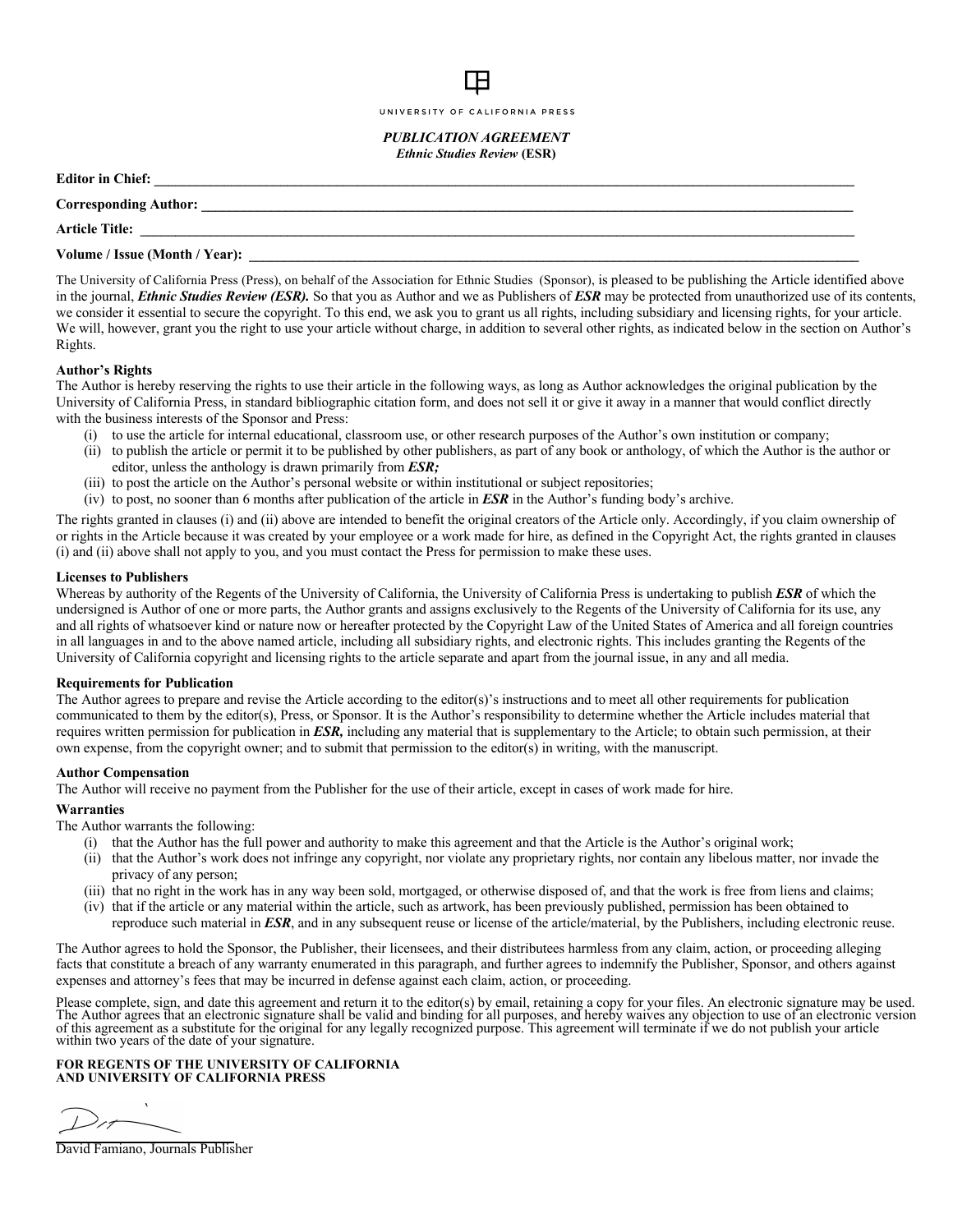#### **PUBLICATION AGREEMENT—PAGE 2**

For each article, one of the following boxes must be signed. Return the complete form by email, retaining a copy for your files.

# **Article: {article title}, {vol/iss/month/year}**

| Corresponding author, signing on behalf of joint author(s): Your signature below indicates that you have assigned copyright in the Article on behalf of the<br>joint author(s) named below. You warrant that you have been granted by each such joint author the authority to act as their agent on their behalf and<br>indemnify ESR, University of California Press, and Sponsor from any claim arising from the breach or inaccuracy of this warranty. It is your responsibility<br>to communicate the terms of publication to each author named below. |                                                                                                                                                                                                                                      |  |                                                                                                                                                                                                                                                                                                                             |  |  |  |  |
|------------------------------------------------------------------------------------------------------------------------------------------------------------------------------------------------------------------------------------------------------------------------------------------------------------------------------------------------------------------------------------------------------------------------------------------------------------------------------------------------------------------------------------------------------------|--------------------------------------------------------------------------------------------------------------------------------------------------------------------------------------------------------------------------------------|--|-----------------------------------------------------------------------------------------------------------------------------------------------------------------------------------------------------------------------------------------------------------------------------------------------------------------------------|--|--|--|--|
| (Please print or type)                                                                                                                                                                                                                                                                                                                                                                                                                                                                                                                                     |                                                                                                                                                                                                                                      |  |                                                                                                                                                                                                                                                                                                                             |  |  |  |  |
|                                                                                                                                                                                                                                                                                                                                                                                                                                                                                                                                                            |                                                                                                                                                                                                                                      |  |                                                                                                                                                                                                                                                                                                                             |  |  |  |  |
| (Please print or type)                                                                                                                                                                                                                                                                                                                                                                                                                                                                                                                                     |                                                                                                                                                                                                                                      |  |                                                                                                                                                                                                                                                                                                                             |  |  |  |  |
| Address: <u>New York: Address: New York: New York: New York: New York: New York: New York: New York: New York: New York: New York: New York: New York: New York: New York: New York: New York: New York: New York: New York: New</u>                                                                                                                                                                                                                                                                                                                       |                                                                                                                                                                                                                                      |  |                                                                                                                                                                                                                                                                                                                             |  |  |  |  |
|                                                                                                                                                                                                                                                                                                                                                                                                                                                                                                                                                            |                                                                                                                                                                                                                                      |  |                                                                                                                                                                                                                                                                                                                             |  |  |  |  |
| For the case of multiple authorship, where one or more authors is a U.S. Government employee/subject to Crown copyright but at least one author is not, that<br>non-Government or crown Copyright author should fill out a separate agreement and sign the appropriate box on this form.                                                                                                                                                                                                                                                                   |                                                                                                                                                                                                                                      |  |                                                                                                                                                                                                                                                                                                                             |  |  |  |  |
| Sole author:                                                                                                                                                                                                                                                                                                                                                                                                                                                                                                                                               |                                                                                                                                                                                                                                      |  |                                                                                                                                                                                                                                                                                                                             |  |  |  |  |
|                                                                                                                                                                                                                                                                                                                                                                                                                                                                                                                                                            |                                                                                                                                                                                                                                      |  |                                                                                                                                                                                                                                                                                                                             |  |  |  |  |
| (Please print or type)                                                                                                                                                                                                                                                                                                                                                                                                                                                                                                                                     |                                                                                                                                                                                                                                      |  |                                                                                                                                                                                                                                                                                                                             |  |  |  |  |
| Address: <u>New York: Address:</u> New York: 2008                                                                                                                                                                                                                                                                                                                                                                                                                                                                                                          |                                                                                                                                                                                                                                      |  |                                                                                                                                                                                                                                                                                                                             |  |  |  |  |
|                                                                                                                                                                                                                                                                                                                                                                                                                                                                                                                                                            |                                                                                                                                                                                                                                      |  |                                                                                                                                                                                                                                                                                                                             |  |  |  |  |
| U.S. Government employees: Your signature below indicates that you were an employee of the United States Government at the time the Article was<br>the exception of the section entitled Licenses to Publishers, which does not apply to you.<br>Institution or Agency: <u>example and the set of the set of the set of the set of the set of the set of the set of the set of the set of the set of the set of the set of the set of the set of the set of the set of the set of</u><br>(Please print or type)                                            |                                                                                                                                                                                                                                      |  | prepared and its preparation was undertaken as part of your official duties. Accordingly, you agree to the terms of the attached Publication Agreement with                                                                                                                                                                 |  |  |  |  |
|                                                                                                                                                                                                                                                                                                                                                                                                                                                                                                                                                            |                                                                                                                                                                                                                                      |  |                                                                                                                                                                                                                                                                                                                             |  |  |  |  |
| Your signature:                                                                                                                                                                                                                                                                                                                                                                                                                                                                                                                                            |                                                                                                                                                                                                                                      |  |                                                                                                                                                                                                                                                                                                                             |  |  |  |  |
| Your name:<br>(Please print or type)                                                                                                                                                                                                                                                                                                                                                                                                                                                                                                                       | <u>Date: Date: Date: Date: Discussion of the Second Date: Discussion of the Second Date: Discussion of the Second Discussion of the Second Discussion of the Second Discussion of the Second Discussion of the Second Discussion</u> |  |                                                                                                                                                                                                                                                                                                                             |  |  |  |  |
|                                                                                                                                                                                                                                                                                                                                                                                                                                                                                                                                                            |                                                                                                                                                                                                                                      |  |                                                                                                                                                                                                                                                                                                                             |  |  |  |  |
|                                                                                                                                                                                                                                                                                                                                                                                                                                                                                                                                                            |                                                                                                                                                                                                                                      |  |                                                                                                                                                                                                                                                                                                                             |  |  |  |  |
| not apply to you.                                                                                                                                                                                                                                                                                                                                                                                                                                                                                                                                          |                                                                                                                                                                                                                                      |  | Work made for hire: Your signature below indicates that the Article was prepared as a "work made for hire" on your behalf, and you are thereby entitled to<br>grant and assign copyright as requested in the Publication Agreement. You understand that the rights granted in clause (i) and (ii) of the Author's Rights do |  |  |  |  |
| (Please print or type)                                                                                                                                                                                                                                                                                                                                                                                                                                                                                                                                     |                                                                                                                                                                                                                                      |  |                                                                                                                                                                                                                                                                                                                             |  |  |  |  |
|                                                                                                                                                                                                                                                                                                                                                                                                                                                                                                                                                            |                                                                                                                                                                                                                                      |  |                                                                                                                                                                                                                                                                                                                             |  |  |  |  |
| Name: Date: Date: Date: Date: Date: Date: Date: Date: Date: Date: Date: Date: Date: Date: Date: Date: Date: Date: Date: Date: Date: Date: Date: Date: Date: Date: Date: Date: Date: Date: Date: Date: Date: Date: Date: Date:<br>(Please print or type)                                                                                                                                                                                                                                                                                                    |                                                                                                                                                                                                                                      |  |                                                                                                                                                                                                                                                                                                                             |  |  |  |  |
| Address: <u>New York: Address: New York: New York: New York: New York: New York: New York: New York: New York: New York: New York: New York: New York: New York: New York: New York: New York: New York: New York: New York: New</u>                                                                                                                                                                                                                                                                                                                       |                                                                                                                                                                                                                                      |  |                                                                                                                                                                                                                                                                                                                             |  |  |  |  |
|                                                                                                                                                                                                                                                                                                                                                                                                                                                                                                                                                            |                                                                                                                                                                                                                                      |  |                                                                                                                                                                                                                                                                                                                             |  |  |  |  |